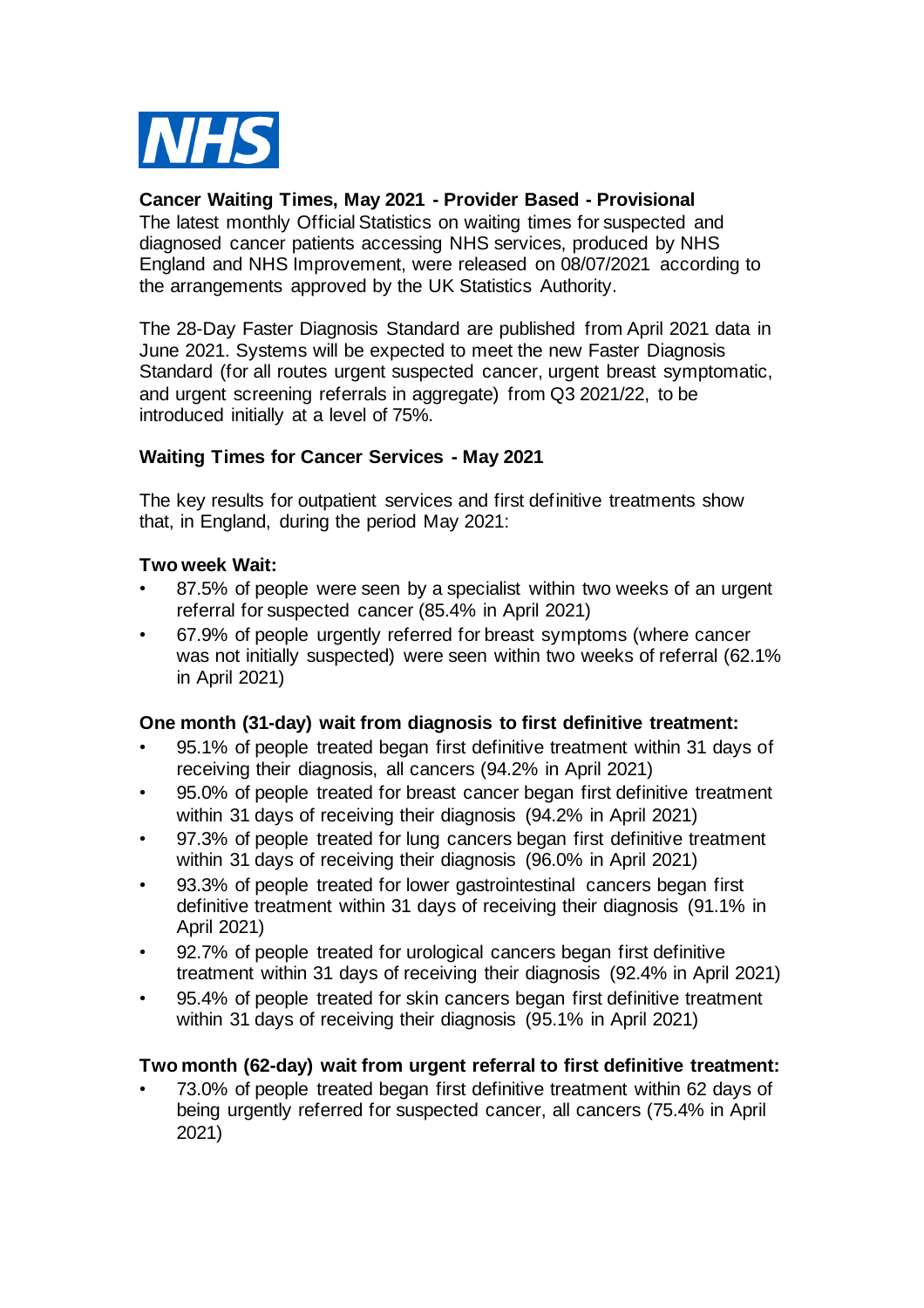- 81.2% of people treated for breast cancers received first definitive treatment within 62 days of being urgently referred for suspected cancer (84.1% in April 2021)
- 69.8% of people treated for lung cancers received first definitive treatment within 62 days of being urgently referred for suspected cancer (70.9% in April 2021)
- 53.4% of people treated for lower gastrointestinal cancers received first definitive treatment within 62 days of being urgently referred for suspected cancer (53.6% in April 2021)
- 69.2% of people treated for urological cancers (excluding testicular cancer) received first definitive treatment within 62 days of being urgently referred for suspected cancer (70.6% in April 2021)
- 92.6% of people treated for skin cancers received first definitive treatment within 62 days of being urgently referred for suspected cancer (94.4% in April 2021)

# **62-day wait extensions**

- 83.6% of patients began first definitive treatment within 62 days of a consultant's decision to upgrade their priority, all cancers (83.2% in April 2021)
- 74.5% of people began first definitive treatment for cancer within 62 days of referral from an NHS cancer screening service, all cancers (74.3% in April 2021)

The key results for waiting times for second or subsequent treatment show that, in England, during the period May 2021:

# **31-day wait for subsequent treatment**

- 88.5% of people began treatment within 31 days where the subsequent treatment was surgery (84.6% in April 2021)
- 99.1% of people began treatment within 31 days where the subsequent treatment was an anti-cancer drug regimen (99.0% in April 2021)
- 97.1% of people began treatment within 31 days where the subsequent treatment was a course of radiotherapy (96.2% in April 2021)

The key results for waiting times for urgent referral to a patient being told they have cancer, or that cancer is definitively excluded show that, in England, during the period of May 2021:

# **28-day Faster Diagnosis (All Routes):**

• 74.3% of people were told by a specialist if they had cancer, or if cancer was definitively excluded within four weeks (28-days) of an urgent referral (72.9% in April 2021)

More analyses are published as part of this statistical release on the NHS website.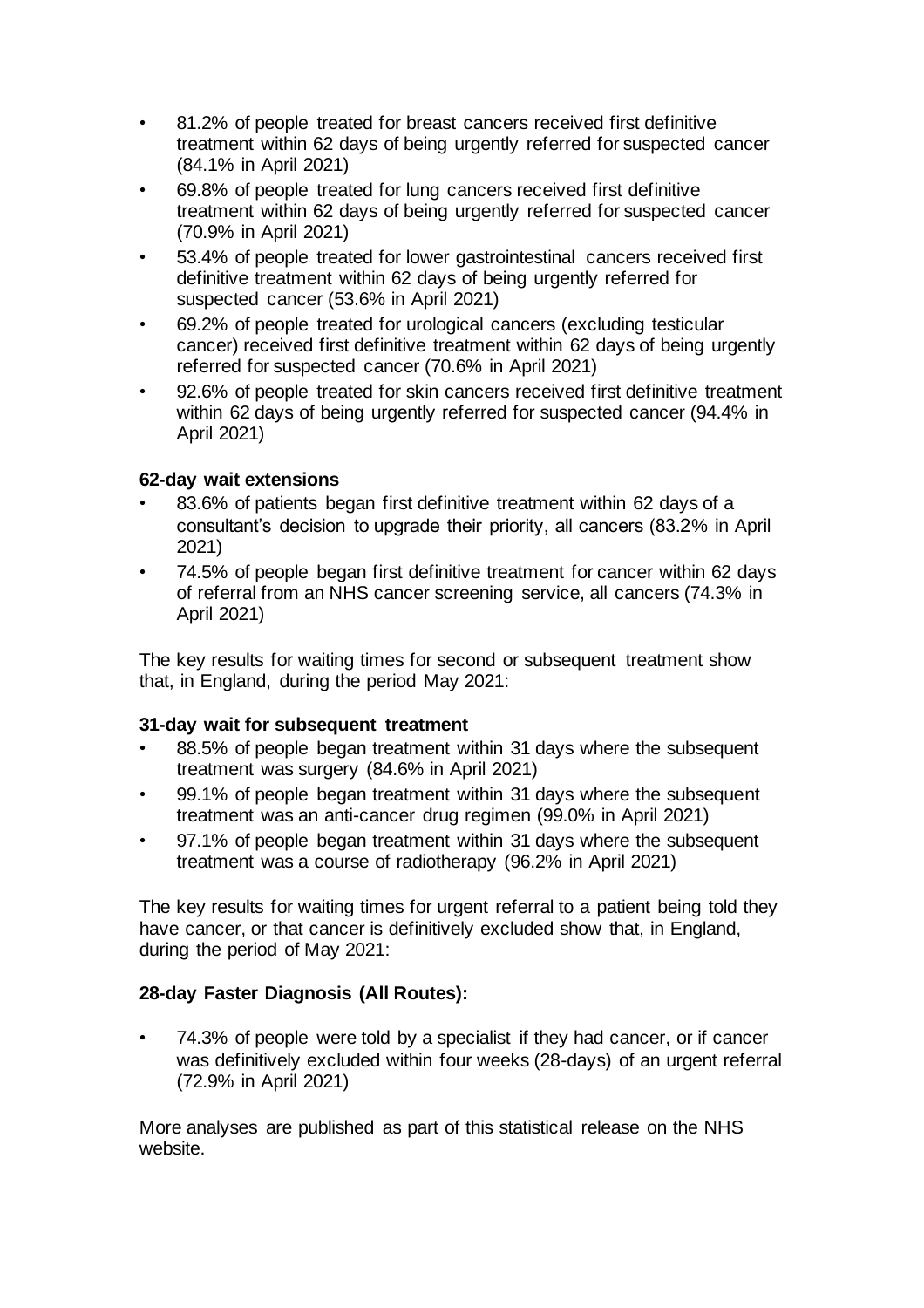[https://www.england.nhs.uk/statistics/statistical-work-areas/cancer-waiting](https://www.england.nhs.uk/statistics/statistical-work-areas/cancer-waiting-times/)[times/](https://www.england.nhs.uk/statistics/statistical-work-areas/cancer-waiting-times/)

# **Contact address and email**

You can obtain further details about the statistics published in this section or comment on the section by contacting the following address:

Paul McDonnell Cancer Waiting Times Team Room 5E15, Quarry House, Quarry Hill, Leeds. LS2 7UE Email: [england.cancerwaitsdata@nhs.net](mailto:england.cancerwaitsdata@nhs.net)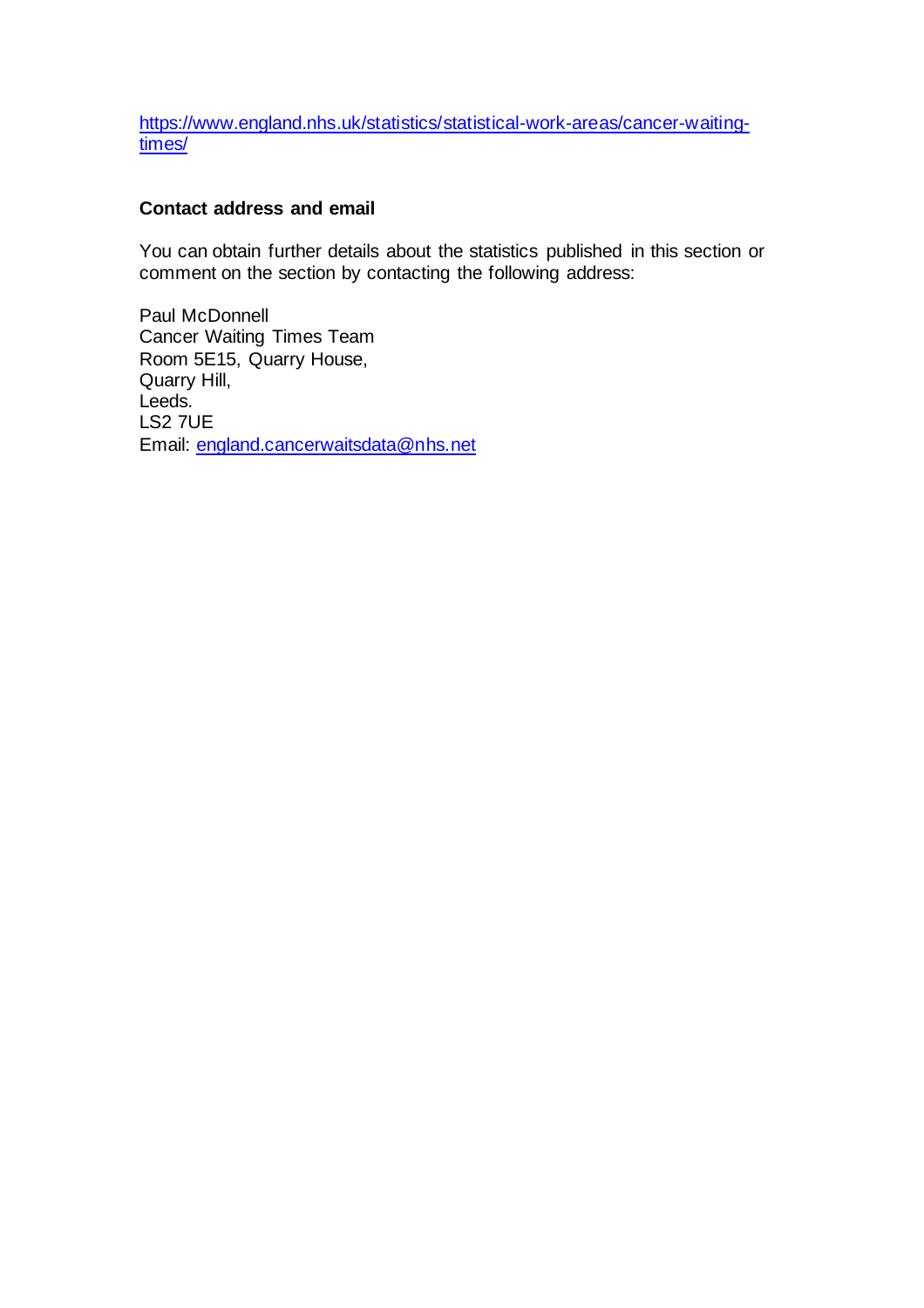# **Annex A: Missing and partial returns**

Torbay And South Devon NHS Foundation TRUST (RA9) did not make a submission of CWT Data.

Alder Hey Children's NHS Foundation Trust (RBS) did not make a submission of CWT Data.

InHealth Limited (NV1) did not make a submission of CWT Data.

University Hospitals Dorset NHS Foundation Trust (R0D) has made a partial submission for One Month Wait from a Decision to Treat to a Subsequent Treatment for Cancer (Radiotherapy) standard.

The estimated shortfall of this partial submission on national activity volumes is given in the table below. The estimated impact on national performance is very small (for all measures it was 0.3 percentage points or less).

We are working with the providers concerned to resolve the issues and we will be publishing revisions later in the year.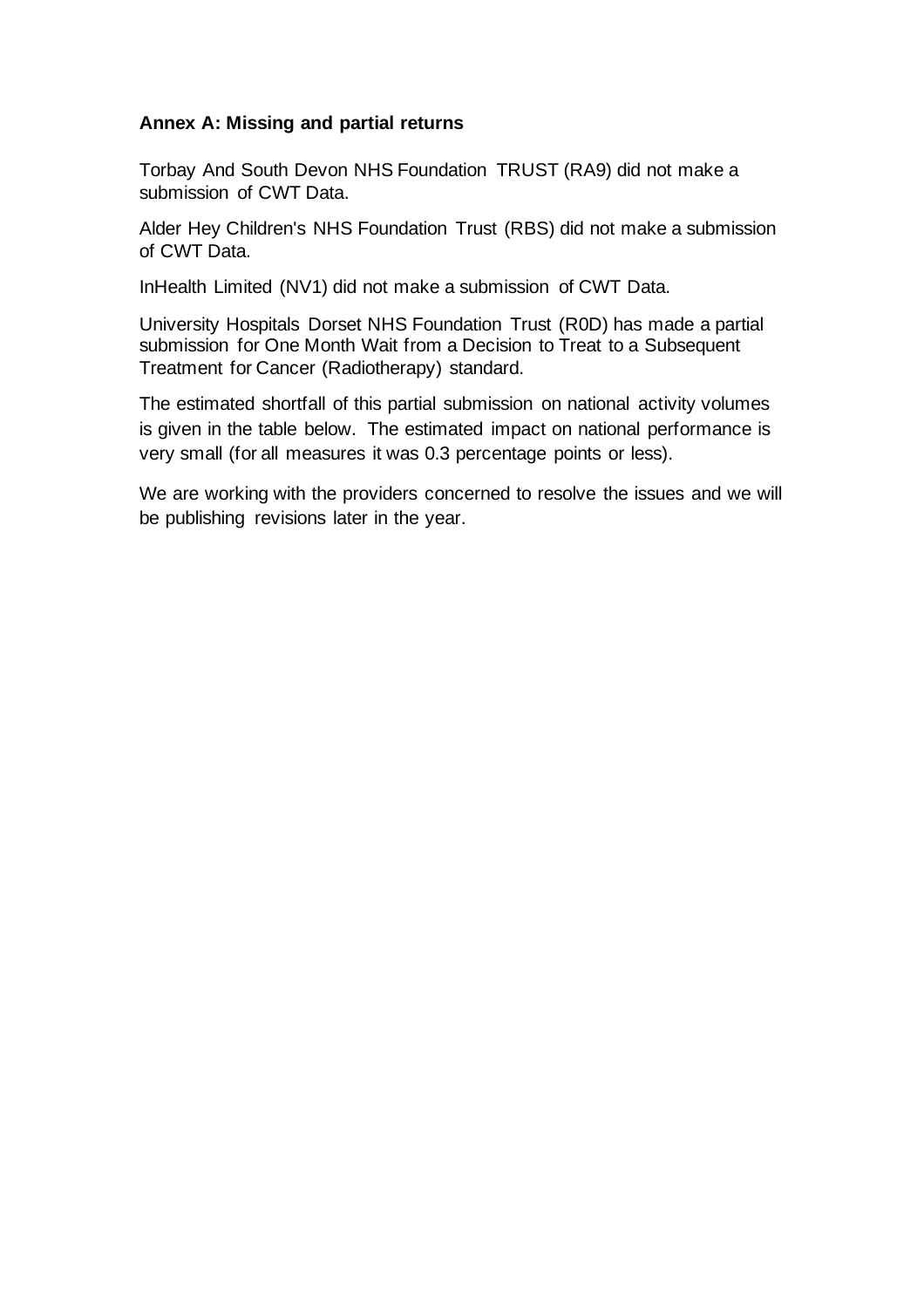| <b>Standard</b>                                                                                                                              | <b>Estimated</b><br>shortfall<br>in activity |
|----------------------------------------------------------------------------------------------------------------------------------------------|----------------------------------------------|
| Two Week Wait From GP Urgent Referral to First<br><b>Consultant Appointment</b>                                                              | 0.28%                                        |
| Two Week Wait Breast Symptomatic (where cancer not<br>initially suspected) From GP Urgent Referral to First<br><b>Consultant Appointment</b> | 0.55%                                        |
| One Month Wait from a Decision to Treat to a First<br><b>Treatment for Cancer</b>                                                            | 0.00%                                        |
| One Month Wait from a Decision to Treat to a Subsequent<br><b>Treatment for Cancer (Anti-Cancer Drug Regimen)</b>                            | 1.05%                                        |
| One Month Wait from a Decision to Treat to a Subsequent<br><b>Treatment for Cancer (Radiotherapy)</b>                                        | 1.87%                                        |
| One Month Wait from a Decision to Treat to a Subsequent<br><b>Treatment for Cancer (Surgery)</b>                                             | 0.66%                                        |
| Two Month Wait from GP Urgent Referral to a First<br><b>Treatment for Cancer</b>                                                             | 1.49%                                        |
| Two Month Wait from a National Screening Service to a<br><b>First Treatment for Cancer</b>                                                   | 0.48%                                        |
| Two Month Wait Following a Consultant Upgrade to a<br><b>First Treatment for Cancer</b>                                                      | 0.05%                                        |